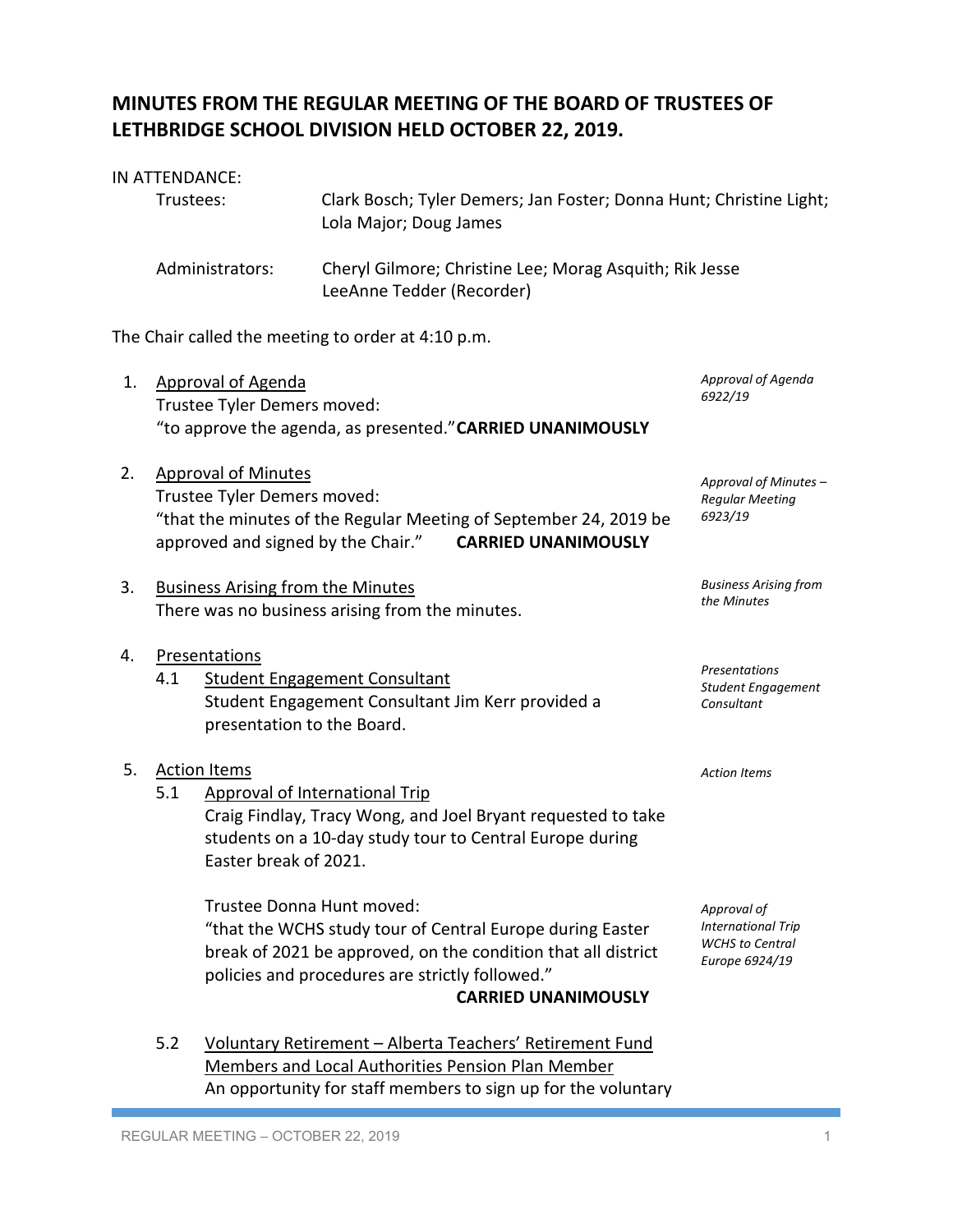retirement plan for Alberta Teachers' Association Retirement Fund members and CUPE members. The information package indicates that the employee needs to be eligible to retire.

Trustee Tyler Demers moved:

"that the Board extend the Voluntary Retirement Package to all eligible employees who are members of the Teachers' Retirement Fund and Local Authorities Pension Plan (CUPE 290, CUPE 2843 and non-union employees) who, by December 6, 2019, submit a letter of retirement effective January 31, 2020. Such employees will be offered a temporary contract effective February 1, 2020 – June 30, 2020 (or the end date as per the appropriate employee calendar)."

## **CARRIED UNANIMOUSLY**

5.3 ATA Local Council Meeting Schedule

Trustees will attend the following meetings: November 6 – Lola Major December 4 – all will be invited January 8 – Doug James February 5 – Christine Light March 4 – Donna Hunt April 1 – Tyler Demers May 6 – Jan Foster June 3 – Clark Bosch

5.4 Community Engagement Committee Terms of Reference Community Engagement Committee Terms of Reference changes made. Minimum of one representative. 1D1B will gain interest and viability prior to potential implementation date.

Trustee Christine Light moved: "that the Board of Trustees approve the Community Engagement Committee Terms of Reference, as presented and amended." **CARRIED UNANIMOUSLY**

- 6. Division Highlights
	- Christine school council meetings, Team Lethbridge, and met the new LCI F.N.M.I. Liaison.
	- Jan attended ATA Induction ceremony (compliments to the ATA), Woods Homes open house (tours are available), and save the date for Woods Homes Benefit Gala - March 28, 2020.

*Community Engagement Committee Terms of Reference 6926/19*

*Division Highlights*

*Approval of voluntary Retirement plan 6925/19*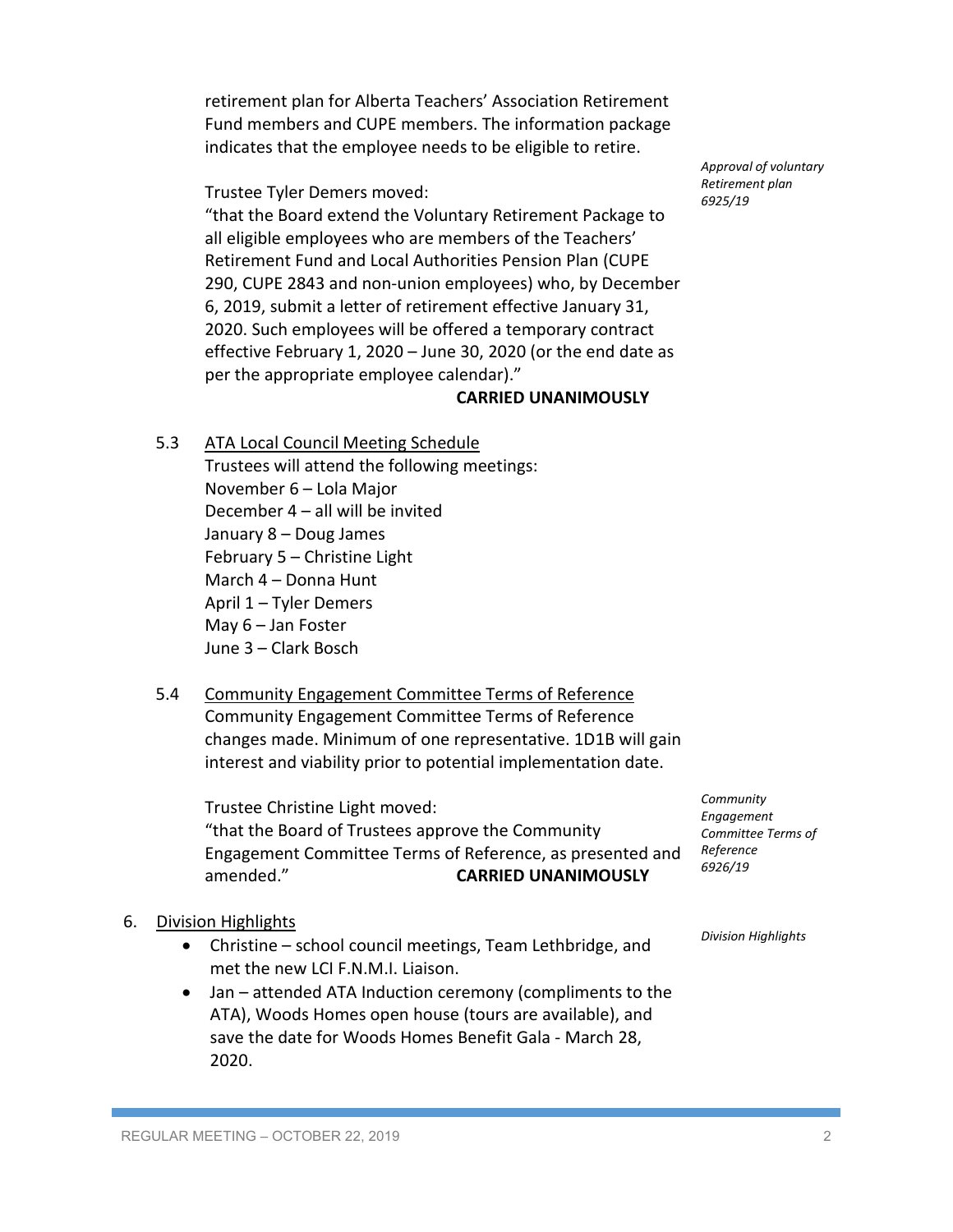| • Donna - school councils, thanks to ATA for Induction        |
|---------------------------------------------------------------|
| ceremony, thanks to Rik Jesse for the new teachers hired, and |
| awards ceremony at Senator Joyce Fairbairn Middle School.     |

- Doug ATA Induction, 51-25 celebration, and coaching rep volleyball team. Shout out to Kyle McKenzie as Acting Principal.
- Lola ATA Induction Ceremony.
- Clark breakfast with the board at Nicholas Sheran and Northern Lights Festival at WCHS (congratulations to the students and staff for that event).

**Public Forum** – Allison Pike shared concerns with regards to the timing of posting bus route schedules at school start up. Pike added that getting bus route maps on Thursday or Friday prior to the long weekend of school start up is not sufficient, decisions regarding timelines for communication at the start of the school year need to be more reflective of parent needs. *Public Forum*

| 7. | <b>Information Items</b> |                                                                                                                                                                               | <b>Information Items</b>                                          |
|----|--------------------------|-------------------------------------------------------------------------------------------------------------------------------------------------------------------------------|-------------------------------------------------------------------|
|    |                          | 7.1 Board Chair Report                                                                                                                                                        |                                                                   |
|    |                          | 7.1.1 Breakfast with the Board<br>Breakfast with the Board will be held at the Education<br>Centre on Wednesday, November 6, 2019 @ 8:00 a.m.                                 | Breakfast with the<br>Board                                       |
|    | 7.2.1                    | 7.2 Associate Superintendent Reports<br><b>Business Affairs</b><br>Associate Superintendent Christine Lee provided a<br>written Business Affairs report.                      | Associate<br>Superintendent<br>Reports<br><b>Business Affairs</b> |
|    | 7.2.2                    | Human Resources<br>Associate Superintendent Rik Jesse provided a written<br>Human Resources report.                                                                           | <b>Human Resources</b>                                            |
|    | 7.2.3                    | <b>Instructional Services</b><br>Associate Superintendent Morag Asquith provided a<br>written Instructional Services report.                                                  | <b>Instructional Services</b>                                     |
|    | 7.3<br>7.3.1             | <b>Superintendent Reports</b><br>51-25 Club Banquet<br>Staff members who have been with School Division 51<br>for 25 years or more were treated to a banquet in<br>September. | Superintendent Report<br>51-25 Club Banquet                       |
|    | 7.3.2                    | <b>Acknowledgements of Excellence</b>                                                                                                                                         | Acknowledgements of<br>Excellence                                 |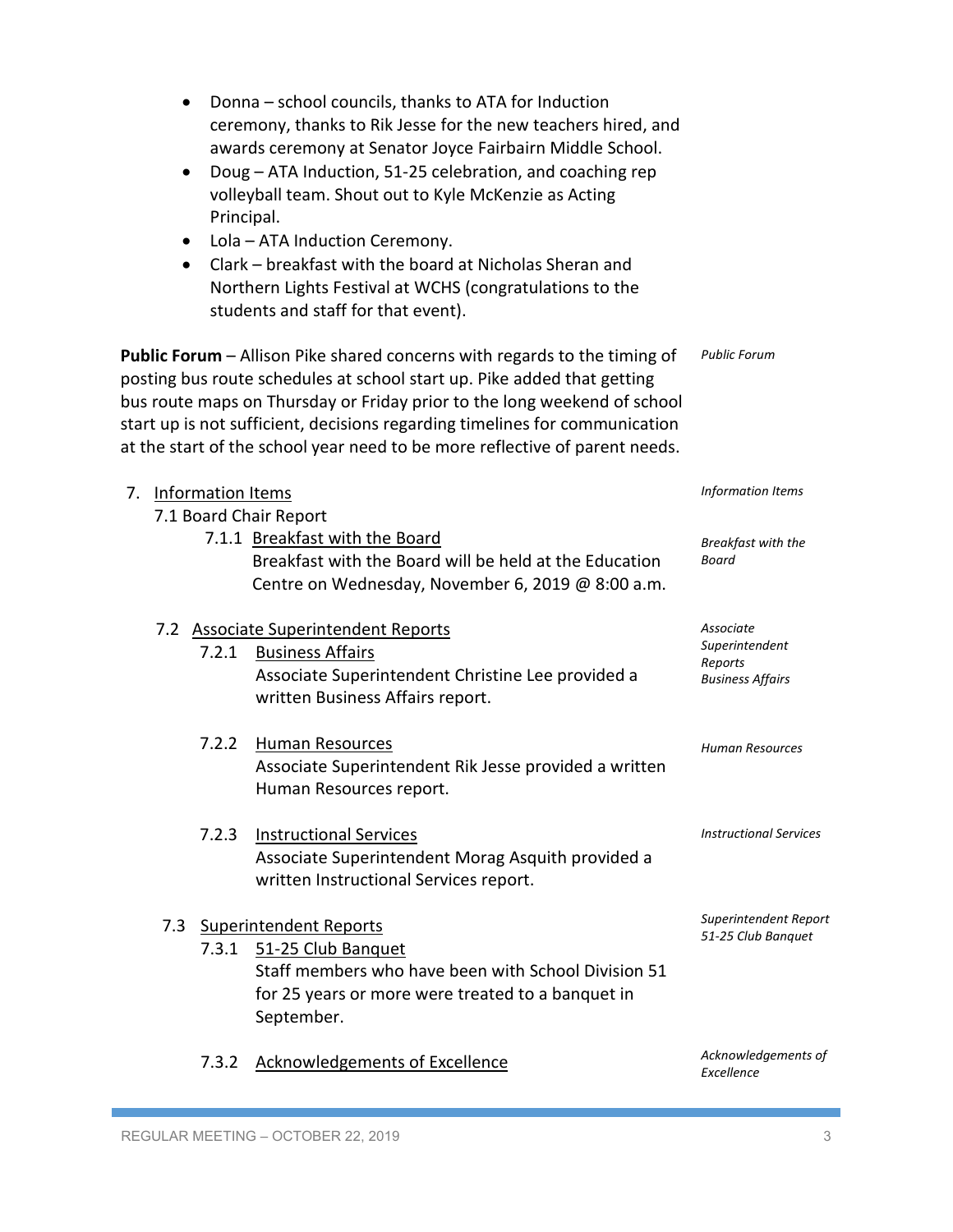|                | Student and staff acknowledgements of excellence were<br>shared with the Board. Board members were<br>encouraged to congratulate the staff and students when<br>visiting schools. | <b>Board Priorities</b>             |
|----------------|-----------------------------------------------------------------------------------------------------------------------------------------------------------------------------------|-------------------------------------|
| 7.3.3          | <b>Board Priorities</b><br>2019-20 Division Priorities report of actions was shared.                                                                                              |                                     |
| 7.3.4          | Donations and Support<br>Telus employees donated \$3,000 toward the Making<br>Connections WAM bags.                                                                               | Donations and Support               |
| 7.3.5          | <b>Snacks with the Superintendents</b><br>Snacks with the Superintendents will be held at ICSS on<br>November 14, 2019 at 7:45 am.                                                | Snacks with the<br>Superintendents  |
|                | 7.3.6 Calendar of Events<br>The Calendar of Events was reviewed for the period<br>October 29 to November 26, 2019.<br>November Boundary Review meeting was cancelled.             | Calendar of Events                  |
| Reports<br>8.1 | <b>Poverty Intervention Committee</b><br>Trustee Christine Light provided an oral report from the<br>Poverty Intervention Committee meeting held October 1,                       | Reports<br>Poverty Intervention     |
|                | 2019.                                                                                                                                                                             | <b>Division School Council</b>      |
| 8.2            | <b>Division School Council</b><br>Trustee Tyler Demers provided an oral report from the<br>Division School Council meeting held October 7, 2019.                                  | Community<br>Engagement             |
| 8.3            | <b>Community Engagement Committee</b><br>Trustee Christine Light provided a written report from the<br>Community Engagement Committee meeting held October<br>10, 2019.           | Committee<br><b>Policy Advisory</b> |
| 8.4            | <b>Policy Advisory Committee</b><br>Trustee Lola Major provided a written report from the<br>Policy Advisory Committee meeting held October 16,<br>2019.                          |                                     |
| 8.5            | A.S.B.A. General Meeting<br>Trustee Donna Hunt provided a written report from the                                                                                                 | A.S.B.A.                            |

8. Reports